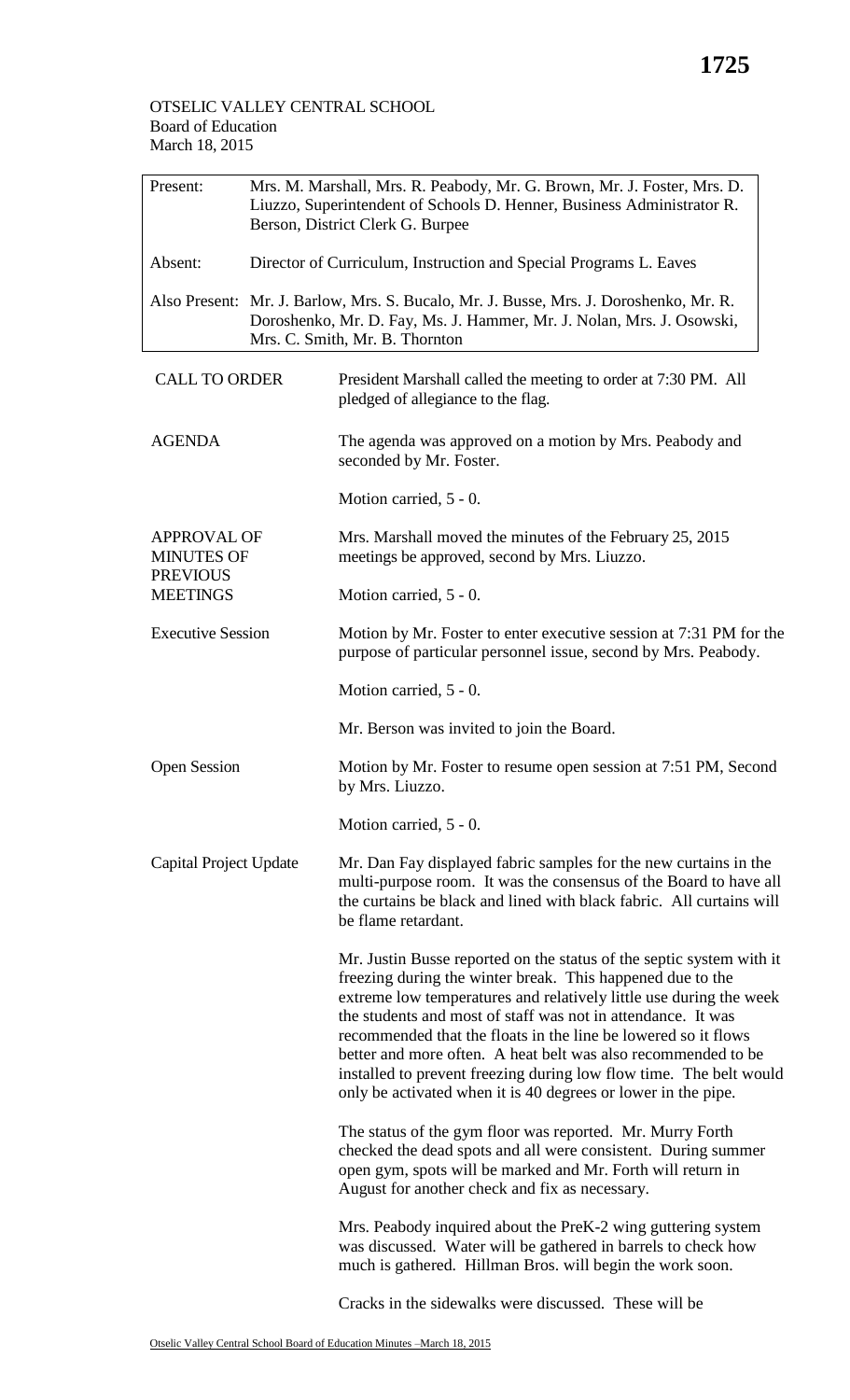investigated.

| <b>CORRESPONDENCE</b><br>$(FY'14/15 \#47)$<br>(FY'14/15 #48)   | Letters were received from the State Education Department as well<br>as the New York FFA Association commending the District in its<br>support of the FFA and Agriculture program.                                                                                                                                                                                                                                                                   |
|----------------------------------------------------------------|------------------------------------------------------------------------------------------------------------------------------------------------------------------------------------------------------------------------------------------------------------------------------------------------------------------------------------------------------------------------------------------------------------------------------------------------------|
| $(FY'14/15\#50)$                                               | A thank you was received from Senator Valesky for the District's<br>suppose of the repealing of the GEA.                                                                                                                                                                                                                                                                                                                                             |
| PUBLIC COMMENT                                                 | None at this time.                                                                                                                                                                                                                                                                                                                                                                                                                                   |
| <b>REPORTS</b>                                                 |                                                                                                                                                                                                                                                                                                                                                                                                                                                      |
| Superintendent's                                               | Mr. Henner reported on the following:<br>Mr. Justine Barlow presented information on the<br>personalized physical education (PPE) program. The<br>program adds to what is already being done in physical<br>education classes. A pilot is being conducted with the senior<br>class.<br>• Letter from Senator Seward regarding the GEA.                                                                                                               |
| $(FY'14/15\#50)$                                               | The water rates in South Otselic are slated to increase by<br>twenty percent.<br>BOCES transportation service update. There are still<br>٠<br>unanswered questions about BOCES taking over the<br>Sherburne Earlville maintenance facility.<br>An earlier Board meeting will be needed in April to adopt<br>٠<br>the budget in order to publish the supporting documentation.                                                                        |
|                                                                | Forty eight hours' notice is needed. April 15 <sup>th</sup> is the target<br>date.                                                                                                                                                                                                                                                                                                                                                                   |
| Director of<br>Curriculum, Instruction<br>and Special Programs | An update was given on the 2015-2016 budget.<br>None at this time.                                                                                                                                                                                                                                                                                                                                                                                   |
| School Administrator's                                         | Mr. Berson reported the following:<br>Preparing for the year-end assessments and other events<br>$\bullet$<br>PreK-2 zoo trip to Chittenango<br>Senior and junior class discussions regarding guidelines for<br>$\bullet$<br>senior privileges and that the junior prom is a formal<br>function among other topics.                                                                                                                                  |
| $(FY'14/15\#51)$                                               | O & M Update<br><b>Transportation Update</b><br>Kelly Bros. from DeRuyter have been instrumental with<br>the new keying system.                                                                                                                                                                                                                                                                                                                      |
| Athletic Director's                                            | Mr. Henner reported the following:<br>The winter sports banquet was March 16 <sup>th</sup> . The Booster<br>$\bullet$<br>Club was thanked. They subcontracted with the cafeteria<br>for the meal. Mrs. Knickerbocker was recognized for her<br>years of service and support of the District.<br>The banners are here for the gymnasium. They will be<br>$\bullet$<br>installed after the baseball and softball team can go outside<br>for practices. |
| <b>Committee Reports</b>                                       | Nothing to report at this time.                                                                                                                                                                                                                                                                                                                                                                                                                      |
| Board Member's                                                 | The following items were discussed:<br>Mr. Foster is concerned about the car traffic and pedestrian<br>$\bullet$<br>traffic on County Route 13 A at dismissal time. He<br>suggested that perhaps a senior could guide the younger<br>students safely down the street.<br>Mrs. Marshall asked if the Board could have Notability<br>$\bullet$<br>training to use their Pad more efficiently.                                                          |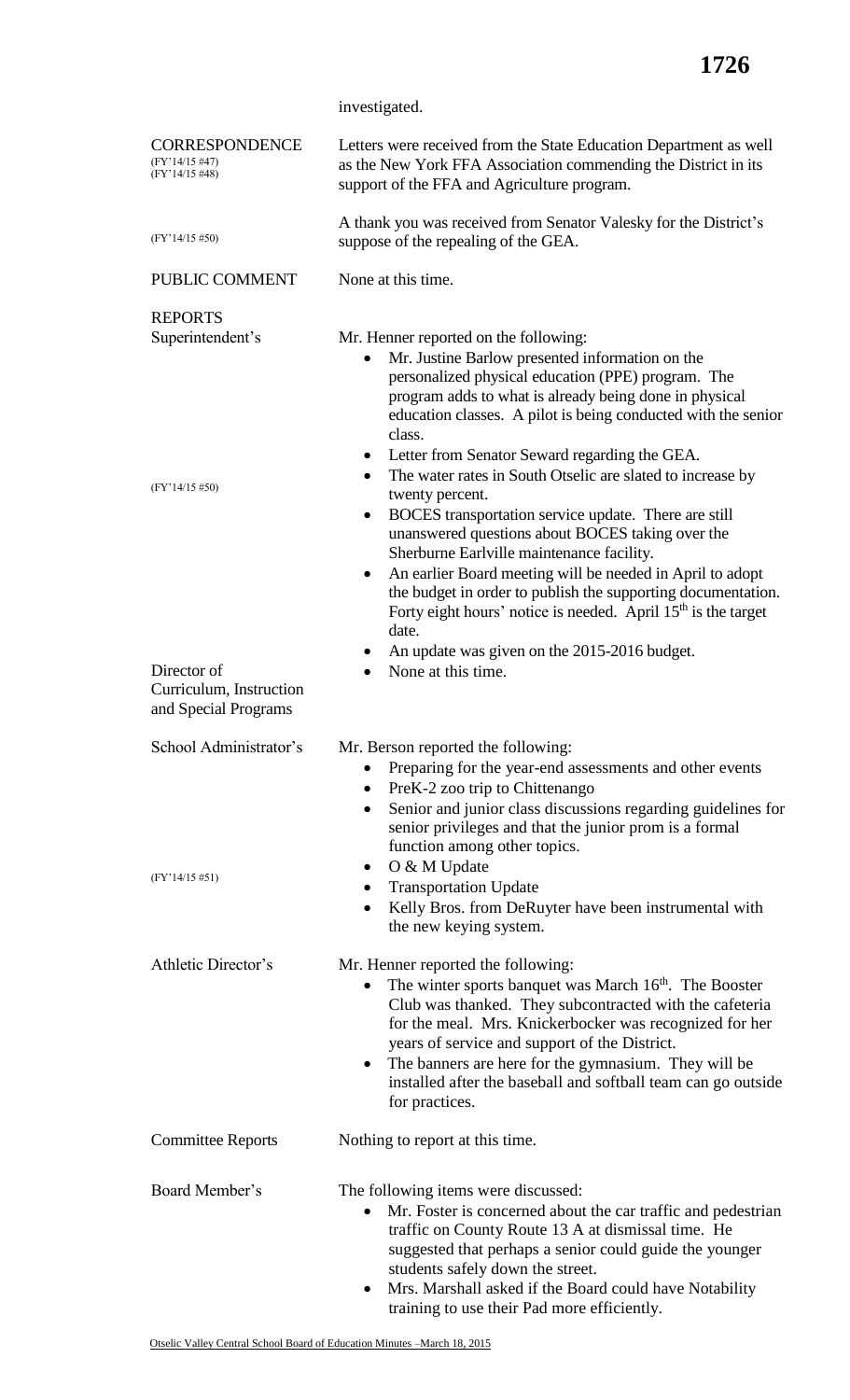|                                                     | school truck                                                                                                                                                                                                                                                                               | Mrs. Marshall asked about the maintenance on the 2012                                             |                                              |
|-----------------------------------------------------|--------------------------------------------------------------------------------------------------------------------------------------------------------------------------------------------------------------------------------------------------------------------------------------------|---------------------------------------------------------------------------------------------------|----------------------------------------------|
| <b>Financial Reports</b><br>$(FY'14/15 - #52)$      | Motion by Mr. Brown, to accept the February financial reports as<br>presented. Second by Mr. Foster.                                                                                                                                                                                       |                                                                                                   |                                              |
|                                                     | Motion carried, 5 - 0.                                                                                                                                                                                                                                                                     |                                                                                                   |                                              |
| <b>UNFINISHED</b><br><b>BUSINESS</b>                | None at this time.                                                                                                                                                                                                                                                                         |                                                                                                   |                                              |
| <b>NEW BUSINESS</b><br>Personnel<br>Recommendations | Motion by Mrs. Marshall, upon the recommendation of the<br>Superintendent of Schools to appoint the following:                                                                                                                                                                             |                                                                                                   |                                              |
|                                                     | <b>Barbara Graves</b>                                                                                                                                                                                                                                                                      | Appointment as a<br>substitute monitor<br>in the library and<br>fitness center in the<br>evenings | Effective March 10,<br>2015.                 |
|                                                     | <b>Rachell Marshall</b>                                                                                                                                                                                                                                                                    | Appointment as a<br>substitute teacher                                                            |                                              |
|                                                     | Eileen<br>Knickerbocker                                                                                                                                                                                                                                                                    | Retirement<br>resignation as a<br>physical education<br>teacher after 32                          | Effective June 30,<br>2015                   |
|                                                     | <b>Christine Frink</b>                                                                                                                                                                                                                                                                     | years of service to<br>the District<br>Appointment as a<br>custodial worker                       | Effective March 19,<br>2015                  |
|                                                     | Second by Mrs. Liuzzo.                                                                                                                                                                                                                                                                     |                                                                                                   |                                              |
|                                                     | Motion carried, 5 - 0.                                                                                                                                                                                                                                                                     |                                                                                                   |                                              |
| Extra-Curricular<br>Appointments                    | Motion by Mr. Brown, upon the recommendation of the<br>Superintendent of Schools to appoint the following extracurricular<br>positions:                                                                                                                                                    |                                                                                                   |                                              |
|                                                     | Joseph Harder                                                                                                                                                                                                                                                                              | Appointment as a<br>varsity baseball or<br>softball scorekeeper                                   | At a stipend per the<br><b>OVTA</b> contract |
|                                                     | Kimberly Mikula                                                                                                                                                                                                                                                                            | Appointment as a<br>varsity softball or<br>baseball<br>scorekeeper                                | At a stipend per the<br><b>OVTA</b> contract |
|                                                     | Abigail Cortez                                                                                                                                                                                                                                                                             | Appointment as an<br>alternate varsity<br>softball or baseball<br>scorekeeper                     | At a stipend per the<br><b>OVTA</b> contract |
|                                                     | Second by Mr. Foster.                                                                                                                                                                                                                                                                      |                                                                                                   |                                              |
|                                                     | Motion carried, 5 - 0.                                                                                                                                                                                                                                                                     |                                                                                                   |                                              |
| Memorandum of<br>Agreement                          | Motion by Mr. Brown, upon the recommendation of the<br>Superintendent of Schools approve the memorandum of agreement<br>between the Otselic Valley Central School District and the monitor<br>of the hours the library and fitness center are open to the public.<br>Second by Mr. Foster. |                                                                                                   |                                              |
|                                                     | Motion carried, 5 - 0.                                                                                                                                                                                                                                                                     |                                                                                                   |                                              |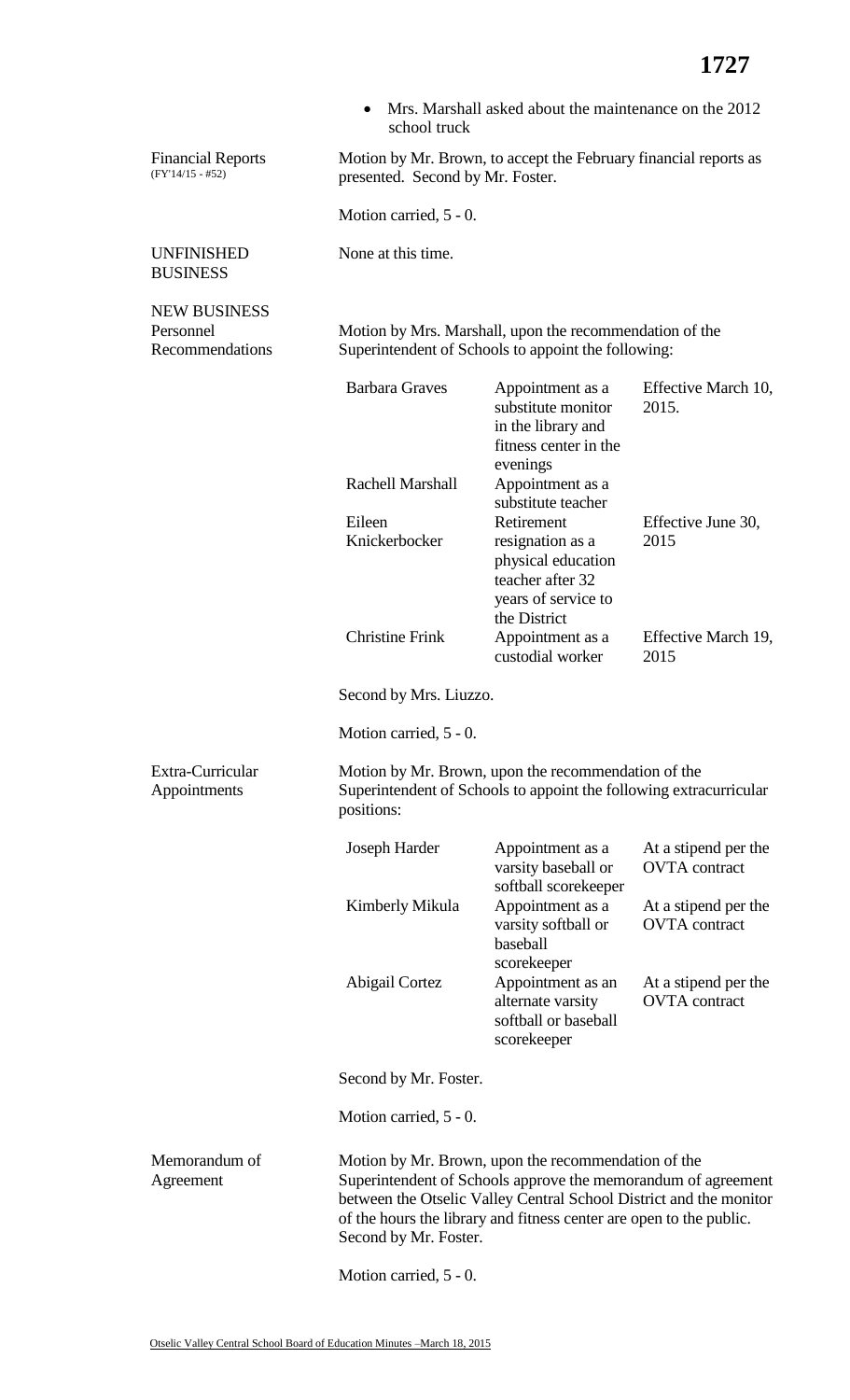| <b>Bread and Bread</b><br>Products Bid<br>$(FY'14/15\#53)$                                                           | Motion by Mrs. Marshall, upon the recommendation of the<br>Superintendent of Schools, to adopt the following resolution for<br>bread and bread products:                                                                                                                                                                                                                                                                                                                                                                                                                                                                                                                                                                                                                                                                                                                   |  |
|----------------------------------------------------------------------------------------------------------------------|----------------------------------------------------------------------------------------------------------------------------------------------------------------------------------------------------------------------------------------------------------------------------------------------------------------------------------------------------------------------------------------------------------------------------------------------------------------------------------------------------------------------------------------------------------------------------------------------------------------------------------------------------------------------------------------------------------------------------------------------------------------------------------------------------------------------------------------------------------------------------|--|
|                                                                                                                      | RESOLVED, that the Board of Education of Otselic Valley<br>Central School participate in cooperative bidding for bread and<br>bread products for the school year 2015-2016 with other school<br>districts in the Southern Tier of New York State, and                                                                                                                                                                                                                                                                                                                                                                                                                                                                                                                                                                                                                      |  |
|                                                                                                                      | BE IT FURTHER RESOLVED, that Doretta Hughson, Clerk of<br>the Board of Education, GST BOCES, be designate to advertise,<br>receive, and open said bids and                                                                                                                                                                                                                                                                                                                                                                                                                                                                                                                                                                                                                                                                                                                 |  |
|                                                                                                                      | BE IT FURTHER RESOLVED, that the Board of Education of<br>Otselic Valley Central School reserves the right to accept or reject<br>any or all bids.                                                                                                                                                                                                                                                                                                                                                                                                                                                                                                                                                                                                                                                                                                                         |  |
|                                                                                                                      | Second by Mrs. Peabody.                                                                                                                                                                                                                                                                                                                                                                                                                                                                                                                                                                                                                                                                                                                                                                                                                                                    |  |
|                                                                                                                      | Motion carried, 5 - 0.                                                                                                                                                                                                                                                                                                                                                                                                                                                                                                                                                                                                                                                                                                                                                                                                                                                     |  |
| 2015 Notice of Annual<br>Budget Hearing,<br><b>Budget Vote and Board</b><br><b>Member Election</b><br>(FY'14/15 #54) | Motion by Mrs. Peabody, upon the recommendation of the<br>Superintendent of Schools, to approve the 2015 Notice of annual<br>budget hearing, budget vote and board member election. Second by<br>Mrs. Liuzzo.                                                                                                                                                                                                                                                                                                                                                                                                                                                                                                                                                                                                                                                              |  |
|                                                                                                                      | Motion carried, 5 - 0.                                                                                                                                                                                                                                                                                                                                                                                                                                                                                                                                                                                                                                                                                                                                                                                                                                                     |  |
| <b>Affordable Care Act</b>                                                                                           | Motion by Mrs. Marshall, upon the recommendation of the<br>Superintendent of Schools, to adopt the following resolution:                                                                                                                                                                                                                                                                                                                                                                                                                                                                                                                                                                                                                                                                                                                                                   |  |
|                                                                                                                      | <b>WHEREAS, the Otselic Valley Central School District maintains a</b><br>group health plan for its employees ("health plan"); and                                                                                                                                                                                                                                                                                                                                                                                                                                                                                                                                                                                                                                                                                                                                         |  |
|                                                                                                                      | <b>WHEREAS</b> , the Otselic Valley Central School District is required<br>to offer coverage under its health plan to eligible full – time<br>employees pursuant to the Patient Protection and Affordable Care<br>Act ("ACA") effective in 2015; and                                                                                                                                                                                                                                                                                                                                                                                                                                                                                                                                                                                                                       |  |
|                                                                                                                      | <b>WHEREAS, the Otselic Valley Central School District employs</b><br>persons for variable hours whose full-time status must be determined<br>pursuant to guidance issued under the ACA;                                                                                                                                                                                                                                                                                                                                                                                                                                                                                                                                                                                                                                                                                   |  |
|                                                                                                                      | <b>NOW THEREFORE BE IT RESOLVED that the School District</b><br>hereby is, authorized and directed to establish and maintain<br>procedures for the purpose of compliance with the ACA, including<br>but not limited to the following:<br>1. For variable-hour employees, the School<br>District shall establish a 12-month standard<br>measurement period beginning July 1, 2014<br>and ending the following June 30, 2015;<br>The initial measurement period for new<br>2.<br>variable-hour employees shall be the 12-<br>month period beginning on the date of hire<br>and ending on the anniversary date thereof;<br>3. The administrative period following the<br>standard measurement period if the period<br>beginning July 1, 2015 and ending August<br>31, 2015;<br>The administrative period for new variable-<br>4.<br>hour employees shall be the 30 day period |  |
|                                                                                                                      | following the anniversary date; and                                                                                                                                                                                                                                                                                                                                                                                                                                                                                                                                                                                                                                                                                                                                                                                                                                        |  |

5. The stability period, during which time a variable-hour employee's status as eligible or